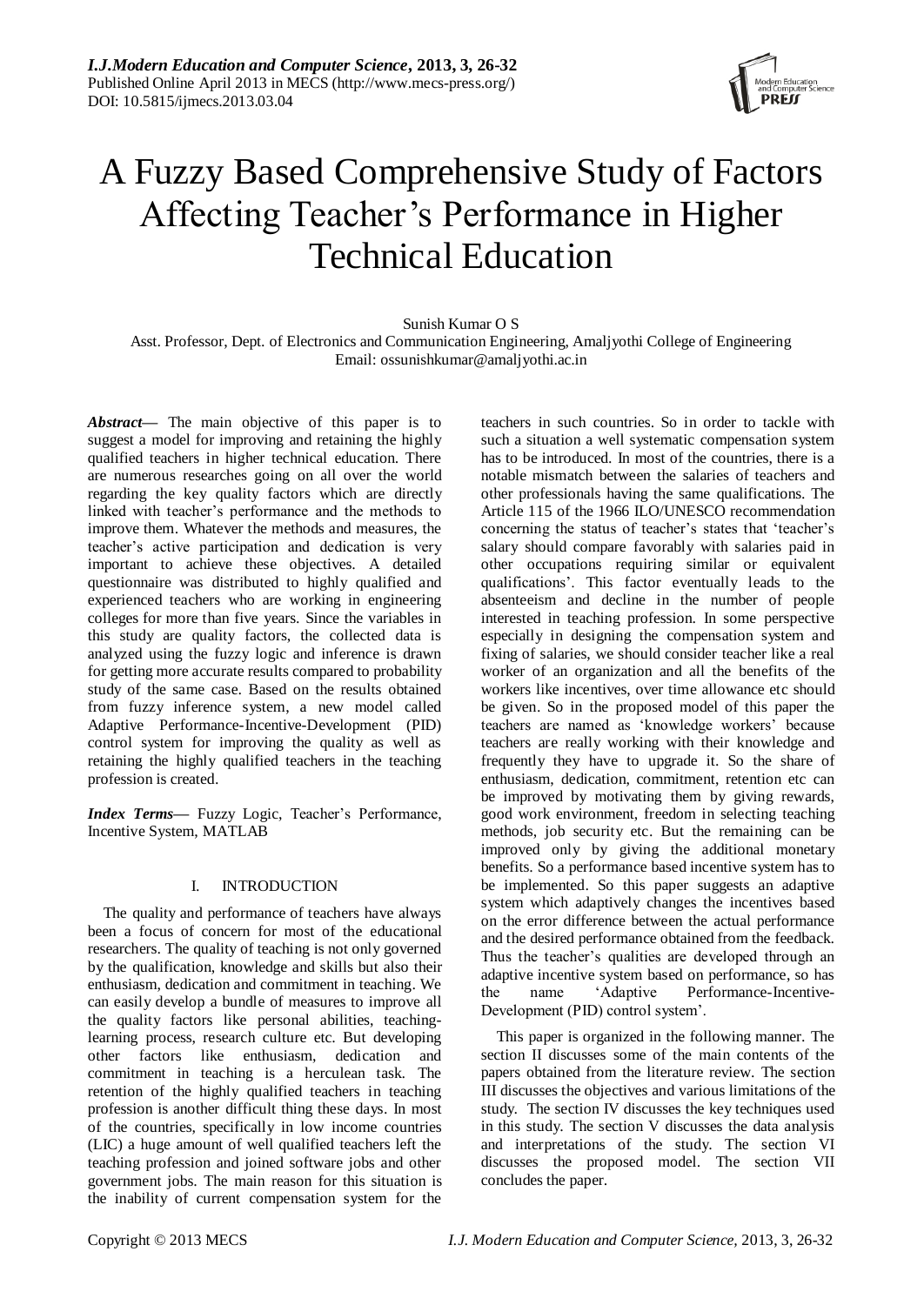#### II. THE LITERATURE REVIEW

There are many researches carried out all over the world in order to study the key quality factors which affect teacher"s performance. But we can see only few studies which deal with the compensation and incentives system for teachers in order to retain them in the teaching profession. Dr. Anil Kumar Professor, Measurement and Evaluation NITTTR [1], tells in his study on ensuring teacher"s accountability through performance evaluation that all policy statements on the higher and technical educational system in India refer to its importance in terms of its role in providing crucial inputs to socio-economic development through creation and dissemination of knowledge and skills as also "being the ultimate guarantee of national self-reliance". Every time there is a Pay Commission or Committee, it invariably tries to award the enhanced salary with certain terms and conditions. The recent commission is also no exception. This is done with an intention to ensure better qualitative changes in the higher and technical education scenario. But the irony of the situation is that revised scales of pay are implemented without much discussion on the need for Quality Assurances and the accountability of the teachers. As a result teaching profession is left without any meaningful evaluation and the concept of accountability has completely disappeared into the thin air not leaving behind even a faint fragrance. Katharina Michaelowa [2] states that low teacher motivation and its detrimental effect on student achievement are central problems of many education systems in Africa. It appears that there is only very limited evidence of the effectiveness of intensively debated and costly measures such as increasing teachers salaries, reducing class size, and increasing academic qualification requirements. It also appears that teacher job satisfaction and education quality are not necessarily complementary objectives. Peter Dolton , Andrew Tremayne and Tsung-Ping Chung [3], a paper commissioned by the Education and Training Policy Division, OECD, for the Activity Attracting, Developing and Retaining Effective Teachers tells that the overall objective of the Attracting, Developing and Retaining Effective Teachers Activity is to provide policy makers with information and analysis to assist them in formulating and implementing teacher policies leading to quality teaching and learning at the school level. The activity is intended to: (i) synthesize research on issues related to policies concerned with attracting, recruiting, retaining and developing effective teachers; (ii) identify innovative and successful policy initiatives and practices; (iii) facilitate exchanges of lessons and experiences among countries; and (iv) identify policy options. It begins by defining and measuring the business cycle in the UK. This paper examines how the economic cycle affects the market for teachers. Paul Bennell[4], in his paper titled Teacher Motivation and Incentives in sub-saharan Africa and Asia, tells that teacher motivation and incentives in lowincome developing countries (LICs) in sub-Saharan Africa and Asia depend on the extent to which the

material and psychological needs of teachers are being met. This includes overall levels of occupational status, job satisfaction, pay and benefits, recruitment and deployment, attrition, and absenteeism. Unfortunately, despite the importance and complexity of these issues, there is very limited good quality published information. Teachers in most LICs are "semiprofessionals" mainly because of their relatively low levels of education and training vis-à-vis professional occupations such as doctors, engineers and lawyers; Also, the sheer size of the teaching force militates against "professional" exclusivity. Teaching has become "employment of the last resort' among university graduates and secondary school leavers in many countries. Consequently, teachers often lack a strong, long-term commitment to teaching as a vocation. Pedro S. Martins [5], answers the query "How teacher incentives affect student achievement?" by examining the effects of the recent introduction of teacher performance-related pay and tournaments in Portugal's public schools. Specifically, he worked on matched student school panel data covering the population of secondary school national exams over seven years. He then conducted a differencein-differences analysis based on two complementary control groups: public schools in two autonomous regions that were exposed to lighter versions of the reform than in the rest of the country; and private schools, which are also subject to the same national exams but whose teachers were not affected by the reform. His results consistently indicate that the increased focus on individual teacher performance caused a significant decline in student achievement, particularly in terms of national exams. The triple difference results also document a significant increase in grade inflation.

#### III. OBJECTIVES AND LIMITATIONS OF THE **STUDY**

The objectives and limitations of the study are explained in this session.

#### *A. Objectives*

The quality and performance of teachers have always been a focus of concerns in education and teacher education research. The quality of teaching is not only governed by the qualification, knowledge and skill competence of teachers but also their enthusiasm, dedication and commitment in teaching. When a teacher is motivated and loves the teaching profession, the students not only learn the content taught by the teacher, but the students are also motivated toward learning. Teachers who are dedicated to teach would facilitate the innovations or reformations that are meant to be beneficial to students" learning and development. The problems of recruitment and retention of good teacher"s especially in higher technical education have been repeatedly reported in different countries. From the above discussion it is clear that a quantitative and a qualitative study of the factors affecting teacher"s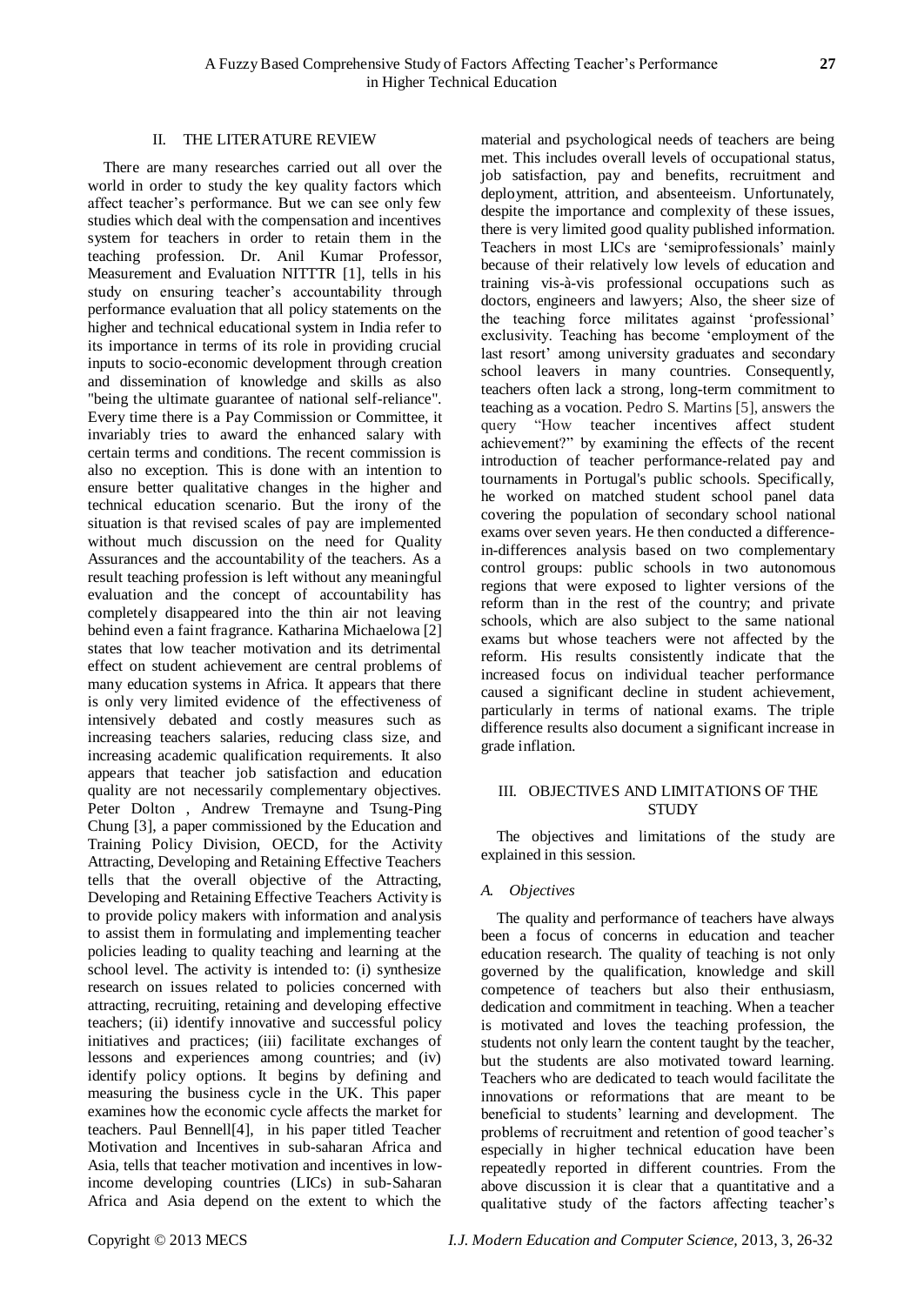performance is vital and such study will identify the strengths and weaknesses of a teacher from the perspective of an organization and teacher"s community. So the objective of this study is to explore the relation between some of the qualitative factors like Personal Abilities, Teaching Learning Process, Responsibility and Punctuality, Student Management, Professional Ethics, Research and Publications and some of the external factors like Training and Development, Job Security and status, Compensation and Incentives and General Factors with the teacher's performance.

#### *B. Limitations*

Although there are good numbers of objectives yet there are some limitations also. They are,

- 1. Only limited number of qualified and experienced employees were available during the study.
- 2. The other limitation was that the respondents were not in the same age group. Majority was in between 25 and 35 and remaining was above 50.
- 3. There were a limited number of professors available for the survey and majority consisted of assistant professors.

## IV. THE KEY TECHNIQUES USED

This session will explain the key techniques used for the sample collection, data analysis and interpretations.

#### *A. Selection of samples*

In this study the stratified random sampling method is used. Stratified random sampling is a technique which attempts to restrict the possible samples to those which are "less extreme" by ensuring that all parts of the population are represented in the sample in order to increase the efficiency (that is to decrease the error in the estimation). In stratified sampling, the population of 'N' units is first divided into disjoint groups of  $N_1, N_2, \ldots$ , Nh,..NL, units, respectively. These subgroups called strata, together compromise the whole population, so that  $N_1+N_2+...N_l=N$ . The strata here can be treated as a group of teachers working in same department. From each stratum a sample of pre-specified size is drawn independently in different strata. Then the collection of these samples constitutes a stratified sample. Since a simple random sample selection scheme is used in each stratum , the corresponding sample is called a stratified random sample.

## *B. The Fuzzy Logic*

*So far as the laws of mathematics refer to reality, they are not certain. And so far as they are certain, they do not refer to reality."*

#### *—Abert Einstein*

The above sentence is a famous quote given by the great scientist Albert Einstein. In some practical situations, the probabilistic study does not give the accurate results. So we have to adopt a new technique which closely approximates the reality. One such technique is the Fuzzy Logic. Fuzzy set theory, the bedrock of fuzzy logic, was introduced by Lofti Zadeh in 1965. It was specifically designed to mathematically represent uncertainty and vagueness with formalized logical tools for dealing with the imprecision inherent in many real-world problems [8]. Zadeh observed that most of the concepts with which humans wrestle and label experience are imprecise or "fuzzy." This is both a necessity and an advantage. For example, consider comparatively simple labels, such as *tall* and *very tall.*  There is no precise boundary between these two labels; people do not carry around in their heads numeric values to distinguish the concept *very tall* from *tall.* These are what Zadeh (1973) identified as *fuzzy variables* because of their gradual progression from membership to nonmembership in a fuzzy set.

Thus, the central notion of fuzzy logic is that "truth values" or "membership values" can vary continuously from, by convention, 0 to 1. In contrast, when bivalent logic is used, there are only two possible "truth values": 0 (false) and 1 (true). With this foundation laid, we can briefly cover some other important characteristics of fuzzy logic as outlined by Zadeh. In fuzzy logic,

- Exact reasoning is viewed as a limiting case of approximate reasoning.
- Everything is a matter of degree.
- Knowledge is interpreted as a collection of elastic, fuzzy constraints on a collection of variables.
- Inference is viewed as a process of propagation of elastic constraints.
- Any logical system can be "fuzzified."

The conceptual model of the various components of a traditional fuzzy system is shown in Figure 1.



Fig. 1: lock Diagram of a Fuzzy System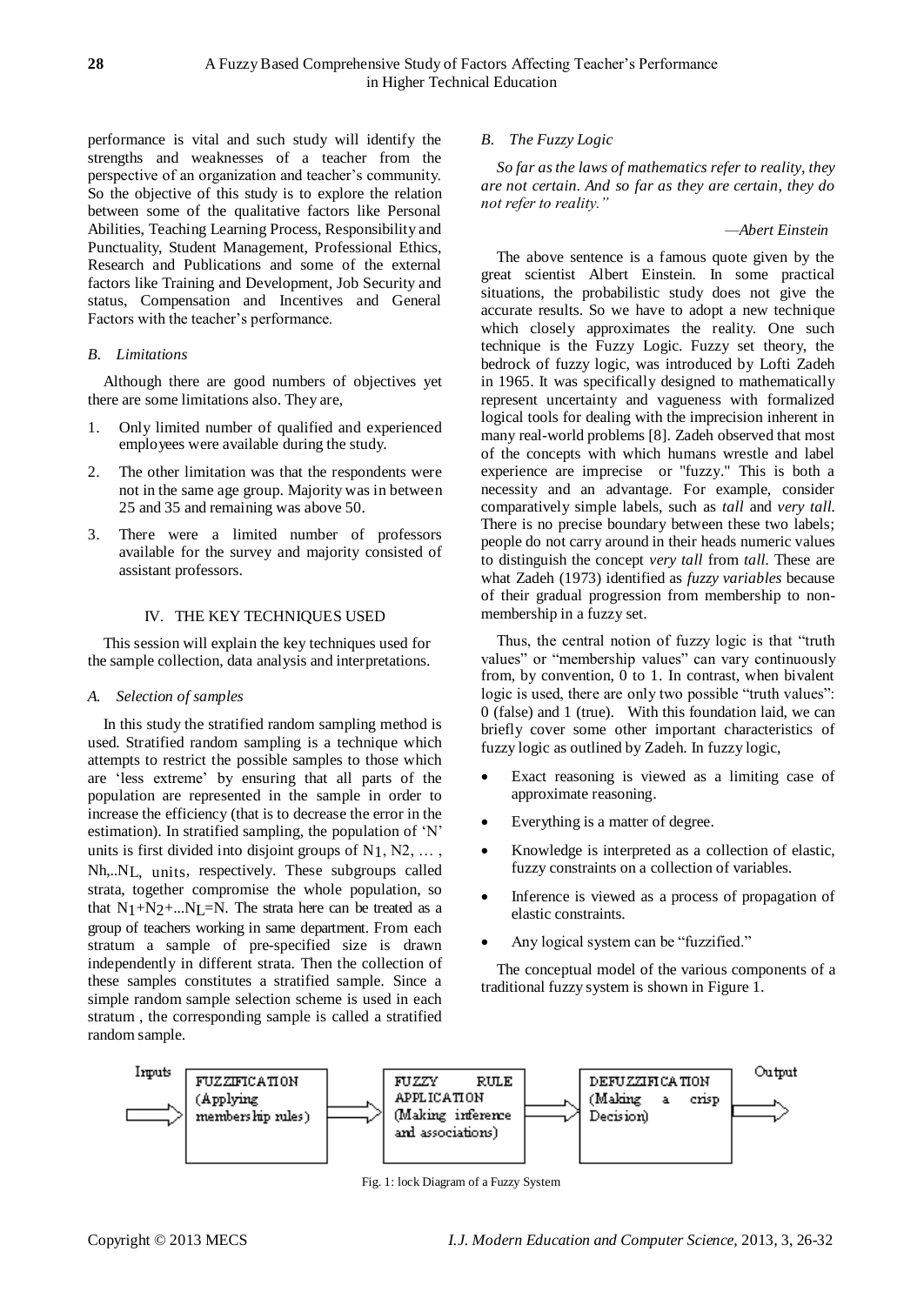The first step is to fuzzyfy the input. This basically means applying fuzzy membership functions to the input – assigning group memberships and membership values to input data. The second step is to use Zadeh"s fuzzy set logic combined with knowledge about the system to make a set of inferences and associations between and among members in various groups.

The last step is to "defuzzify" these inferences and associations and reach a crisp decision or create some crisp output for the system. It is used in many different ways in many different arenas. Most of its applications to date have little to do with psychology: creation of machine intelligence and expert systems, complex machine control systems, robotics, computer processor design, man-machine interfacing, weather system modeling, and endless uses in consumer products.

## *C. The Fuzzy Inference System (FIS) in MATLAB*

MATLAB [7] is a high performance language for technical computing. It integrates computation, visualization and programming in an easy-to-use environment where problems and solutions are expressed in familiar mathematical notation.

Fuzzy inference is the process of formulating the mapping from a given input to an output using fuzzy logic. The mapping then provides a basis from which decisions can be made, or patterns discerned. We can implement two types of fuzzy inference systems in the fuzzy toolbox: Mamdani-type and Sugeno-type. These two types of inference systems vary in the way outputs are determined. We use the Mamdani- type inference system in this study. This will give a fuzzy variable itself as the output and finally it is defuzzified in order to get a crisp value.

Mamdani's fuzzy inference method is the most commonly seen fuzzy methodology. Mamdani's method was among the first control systems built using fuzzy set theory. It was proposed in 1975 by Ebrahim Mamdani as an attempt to control a steam engine and boiler combination by synthesizing a set of linguistic control rules obtained from experienced human operators. Mamdani's effort was based on Lotfi Zadeh's 1973[9] paper on fuzzy algorithms for complex systems and decision processes.

*Mamdani-type inference*, as defined for the toolbox, expects the output membership functions to be fuzzy sets. After the aggregation process, there is a fuzzy set for each output variable that needs defuzzification. It is possible, and in many cases much more efficient, to use a single spike as the output membership function rather than a distributed fuzzy set. This type of output is known as a *singleton* output membership function, and it can be thought of as a pre-defuzzified fuzzy set. It enhances the efficiency of the defuzzification process because it greatly simplifies the computation required by the more general Mamdani method, which finds the centroid of a two-dimensional function. Rather than integrating across the two-dimensional function to find the centroid, we use the weighted average of a few data points. Sugenotype systems too support this type of model. In general, Sugeno-type systems can be used to model any inference system in which the output membership functions are either linear or constant.

Thus the Fuzzy inference process comprises of five parts: fuzzification of the input variables, application of the fuzzy operator (AND or OR) in the antecedent, implication from the antecedent to the consequent, aggregation of the consequents across the rules, and defuzzification.

### V. DATA ANALYSIS AND INTERPRETATION

The data analysis and interpretation is given in this session. A total of fifty detailed questionnaires were distributed to randomly selected samples from each strata and their agreement with each item is collected. A five point Linkert scale is used in this study with the scales ranging from 'critically affects' to 'do not affect' the teacher"s performance. The detail of the questionnaire (Secondary) data collection is given in the following table.

| No. | <b>IT EM</b>                  | <b>RESPONSE</b> | % RE SPONSE |
|-----|-------------------------------|-----------------|-------------|
| 1.  | Response to the questionnaire | 35              | 70%         |
| 2.  | Number of male responders     | 17              | 48.57%      |
| 3.  | Number of female responders   | 18              | 51.4%       |
| 4.  | Number of Asst. Professors    | 31              | 88.57%      |
| S.  | Number of Professors          | 4               | 11.42%      |

Table 1: Status of the response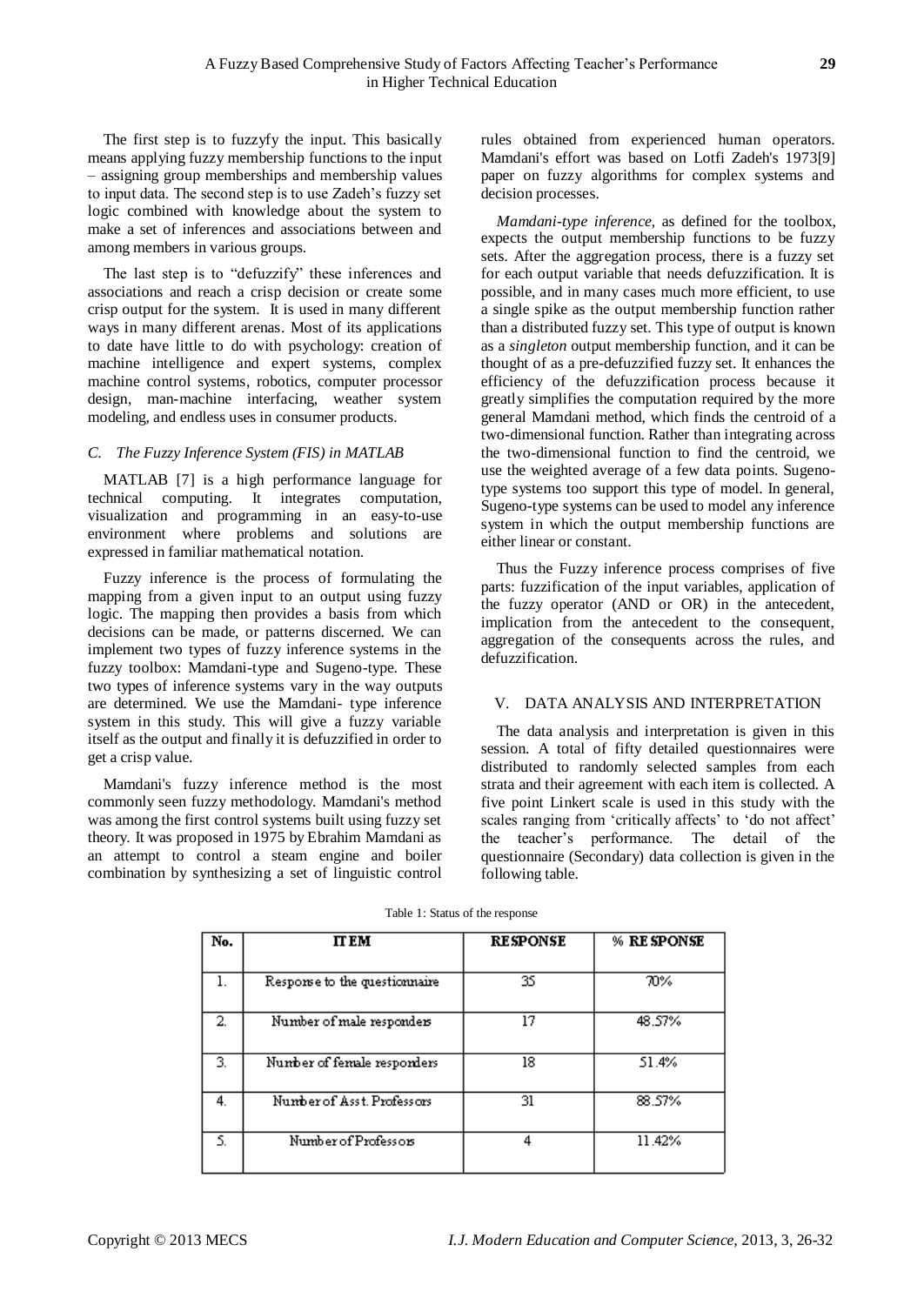The results obtained from the Fuzzy Analysis of the collected data are given in the following table. The table includes variables, score obtained from general opinion, score obtained from self assessment and the degree of membership for these variables with the fuzzy set 'Teacher's Performance'.

|  |  |  | Fuzzy Inference Type: Mamdani Type |  |
|--|--|--|------------------------------------|--|
|--|--|--|------------------------------------|--|

| $\overline{No.}$    | <b>Variables</b>                 | Score obtained<br>from general<br>openion | Score ob tained<br>from Self<br><b>Assessment</b> | Degree of<br>membership<br>[01] |
|---------------------|----------------------------------|-------------------------------------------|---------------------------------------------------|---------------------------------|
| 1 <sub>1</sub>      | Personal Abilities               | 170.9                                     | 160.5                                             | 0.73                            |
| $\overline{2}$ .    | Teaching Learning<br>Process     | 193.3                                     | 179                                               | 0.716                           |
| $\overline{3}$ .    | Resposibility and<br>Punctuality | 797                                       | 769                                               | 0.695                           |
| $\overline{4}$ .    | Student Management               | 826                                       | $\overline{82}$                                   | 0.68                            |
| 5.                  | Professional Ethics              | 886                                       | 834                                               | 0.69                            |
| б.                  | Research and<br>publication      | 1549                                      | 1408                                              | 0.713                           |
| $\overline{\tau}$ . | Compensation and<br>incentives   | 427                                       |                                                   | 0.902                           |
| $\overline{8}$ .    | Training and<br>development      | 579                                       |                                                   | 0.902                           |
| 9.                  | Job security & status            | 125.5                                     |                                                   | 0.90                            |
| 10.                 | General Factors                  | $\overline{828}$                          |                                                   | 0.502                           |

For the truthfulness of the collected data, we are assuming that the respondents are well qualified and therefore, a self opinion is also taken. As evident from the Table 2 it is clear that in the fuzzy based analysis for finding the key factors affecting teacher"s performance, the compensation and incentive, Training and development and Job security and status have got the higher degrees of membership in the fuzzy set "Factors Affecting Teacher's Performance' with the membership values 0.902, 0.902 and 0.90 respectively. The Paper titled "TEACHER MOTIVATION AND INCENTIVES IN SUB-SAHARAN AFRICA AND ASIA" by Paul Bennell [4], supports this study.

## VI. THE PROPOSED MODEL

Based on the study and results obtained from the study, a new model for improving and retaining teachers in the teaching profession is given in this session. From the general study using the fuzzy logic it is clear that the compensation and the incentives, training and development and job security and status have got higher membership value because all are uniquely agreeing with these factors. So in this study, the proposal based on the study is based on the importance of incentive system and compensation based on the performance. The proposed model is given in the following figure.

It is a performance based incentive system for the development of the knowledge workers. Here the knowledge worker is teacher because they work with their knowledge. So like any other job, this job is also well reputed and a highly skilled job. So there is need for implementing reasonable compensation and performance based incentive system. The mentioned feedback control system is adaptive in which the compensator block will adaptively change the incentives based on the performance.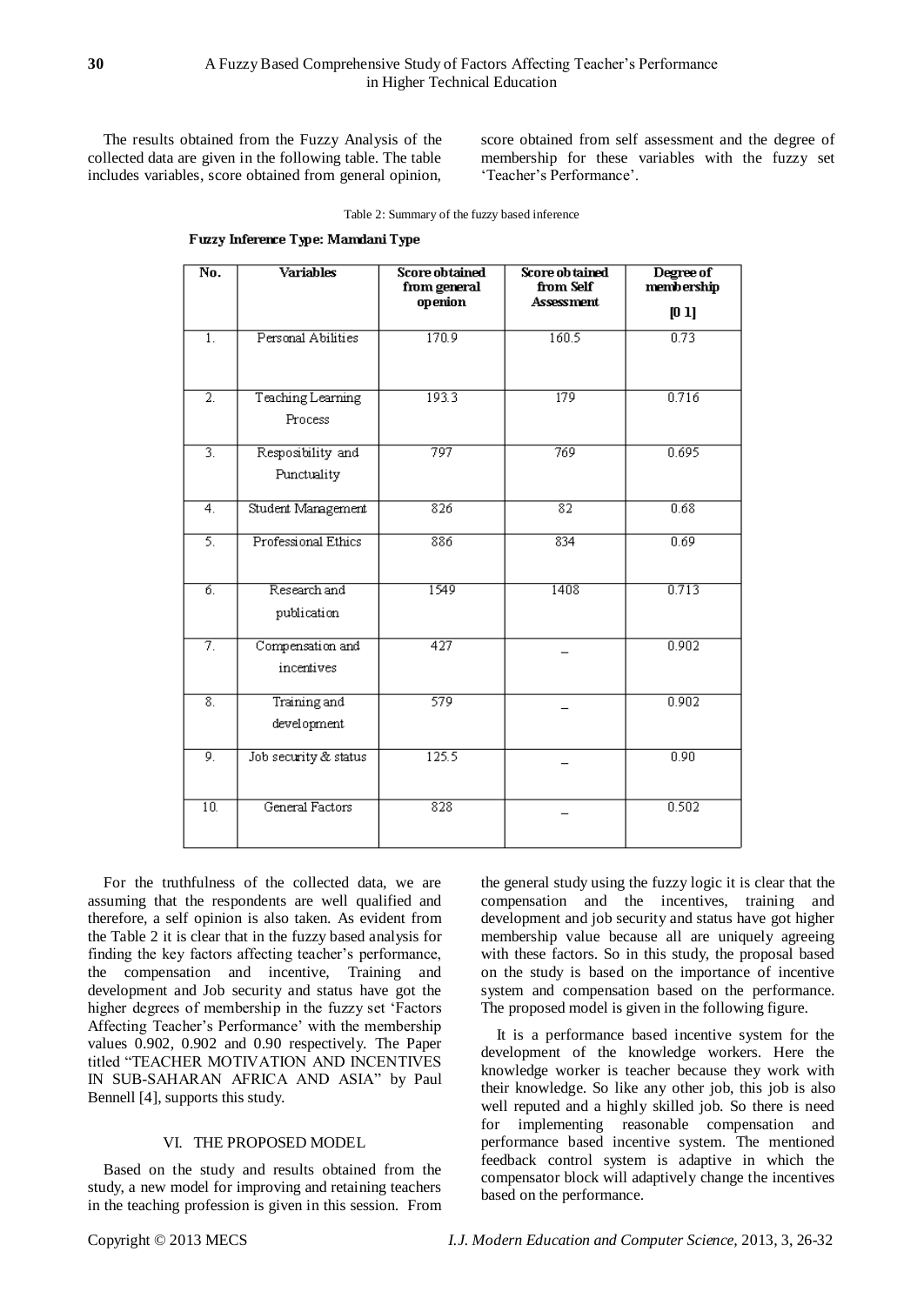

Fig.2: Adaptive Performance-Incentive- Development (PID) control system

The above proposed model is a Feedback based PID controller system where P, I and D respectively imply Performance, Incentives and Development.

The FEEDBACK block is the feedback taken by the organization and it is compared with the desired performance. Then the performance measure is given to an adder/Substractor (circular block). The output is error value obtained by comparing the input and the perceived performance and then it is given to the COMPENSATOR block. This block will reduce this error value by adaptively changing the incentives and given to the KNOWLEDGE WORKER. The result is improved performance. The output performance is compared with the desired performance and if it bad then a training is given and if it is good then it is bypassed to FEEDBACK.

## *A. The Individual Development Plan (IDP)*

All the teachers should develop an Individual Development Plan (IDP) at the beginning of every academic year. This is a comprehensive report of the individual action plans for the coming academic year. This should include the details of individual activities in the areas like Improving Personal Abilities, Teaching Learning Processes, Responsibility and Punctuality, Student Management, Research and publication, Contributions to the College and Society, Extracurricular activities etc. This proposed report prepared by every teacher should be submitted to the evaluating authority. At the time of the performance evaluation, this report can be considered as the desired performance of the teacher. During the evaluation the evaluator will closely correlate this desired performance and the perceived performance and decisions are made. If the performance is good then a suitable incentive is given, otherwise they will undergo training for improving their weak areas as proposed by our model.

## *B. 360<sup>0</sup> Feedback System*

Another important thing is the feedback system. In most of the educational institutions, more than 50% feedback marks are from the student evaluation alone. There may be some negative individual bias between the teacher and some of the students. This will be reflected badly in the feedback and eventually it may demotivate the teachers. Another important thing is the consideration for the toughness of the subject. Special consideration should be given to the teachers who are handling the tough subjects. So an effective feedback system suggested in this study is the  $360^{\circ}$  feedback system. The 360-Degree feedback is a performance appraisal tool, which includes feedback from superiors, peers, subordinates, students and self appraisal. Traditional feedback process is one- degree type evaluation system usually the immediate superior conducting the feedback. On the other hand, by involving more than one person, the 360- Degree feedback makes the appraisal process more meaningful for both the parties. A proposed marks division for the feedback is depicted in table 3

#### VII. CONCLUSION

A quantitative and qualitative study was conducted for analyzing the factors affecting teacher"s performance in higher technical education. The Fuzzy Logic method